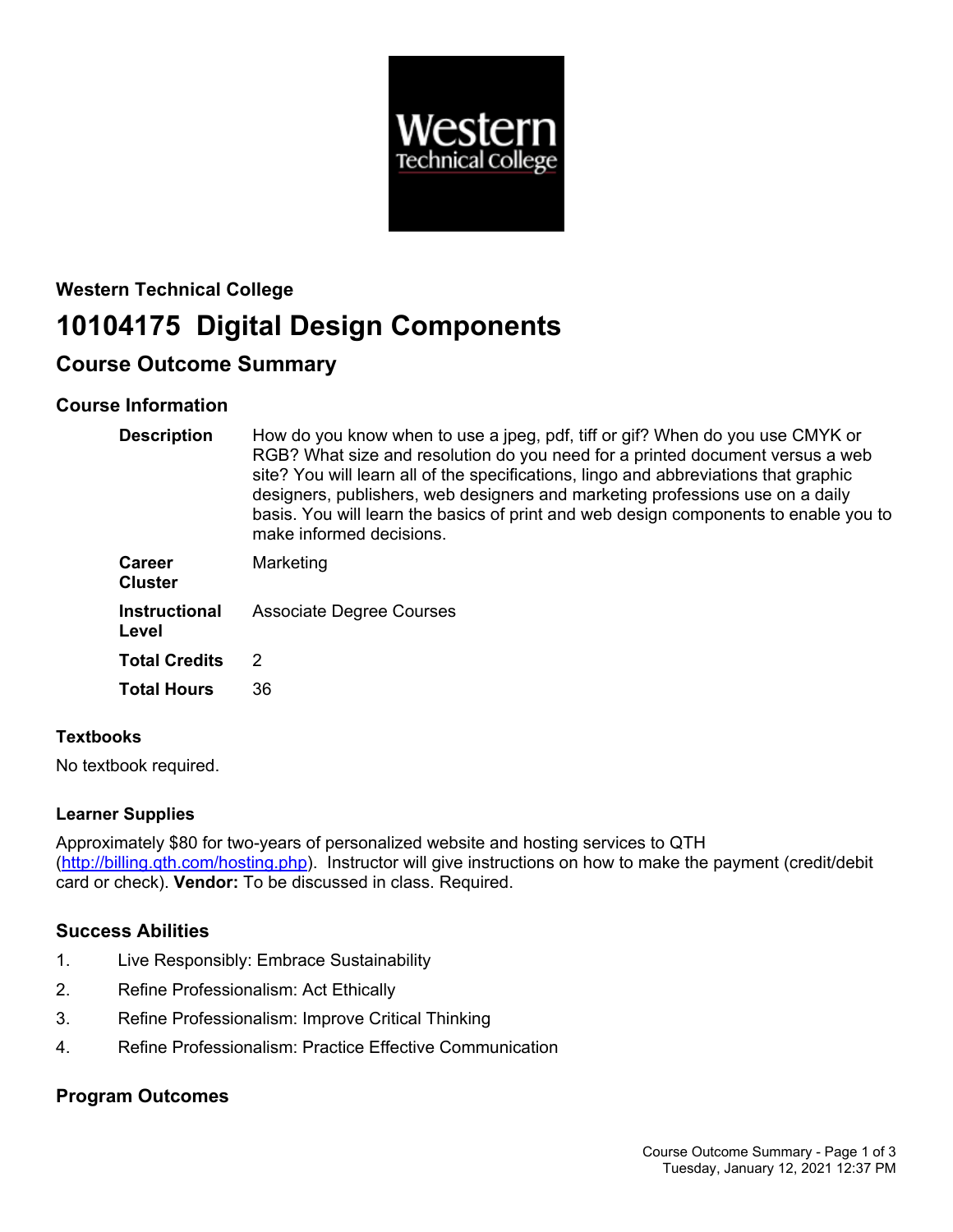- 1. Create digital marketing content for products, services, images, and ideas.
- 2. Integrate tools and technology for digital marketing initiatives.

# **Course Competencies**

# **1. Explore the roles of team members for digital design projects.**

#### **Assessment Strategies**

1.1. Written Objective Test

**Criteria**

*You will know you are successful when*

- 1.1. you identify the potential team members by the role.
- 1.2. you identify responsibilities and tasks of each: marketing person, graphic designer and web designer/programmer
- 1.3. you summarize how each works together to complete a project.

# **Learning Objectives**

- 1.a. Identify the potential team members (example graphic designer, marketing person, web programmer, etc.).
- 1.b. Describe the roles and responsibilities of marketing person, graphic designer and web designer/programmer
- 1.c. Classify the tasks each role would perform.
- 1.d. Articulate how each task and role work together to complete a project.

# **2. Articulate project requirements using professional terminology.**

#### **Assessment Strategies**

2.1. Written Product

#### **Criteria**

#### *You will know you are successful when*

- 2.1. you apply common design/programming terms used in assignments.
- 2.2. you communicate effectively using precise language.

# **Learning Objectives**

- 2.a. Identify the common design/programming terms used in marketing projects.
- 2.b. Translate the language of web designers/programmers and graphic designers to terms a marketing person utilizes.
- 2.c. Describe marketing terms to a web designer/programmer and graphic designer in a manner they can utilize.
- 2.d. Communicate project requirements using design and programming terminology.

# **3. Investigate the basics of design aesthetics for print and digital promotional tools.**

# **Assessment Strategies**

3.1. Written Product

**Criteria**

#### *You will know you are successful when*

- 3.1. you describe what makes digital or print media aesthetically pleasing.
- 3.2. you incorporate text, graphics, colors, white space and layout for print and digital media.
- 3.3. you identify proximity, repetition, balance, and contrast elements in design layouts.

#### **Learning Objectives**

- 3.a. Examine what makes digital or print media aesthetically pleasing.
- 3.b. Explore text, graphics, colors, white space and layout for print and digital media.
- 3.c. Explain the relationship between text, graphics, colors, white space and layout.
- 3.d. Examine how each of the following are used during the design layout: proximity, repetition, balance, contrast, etc.